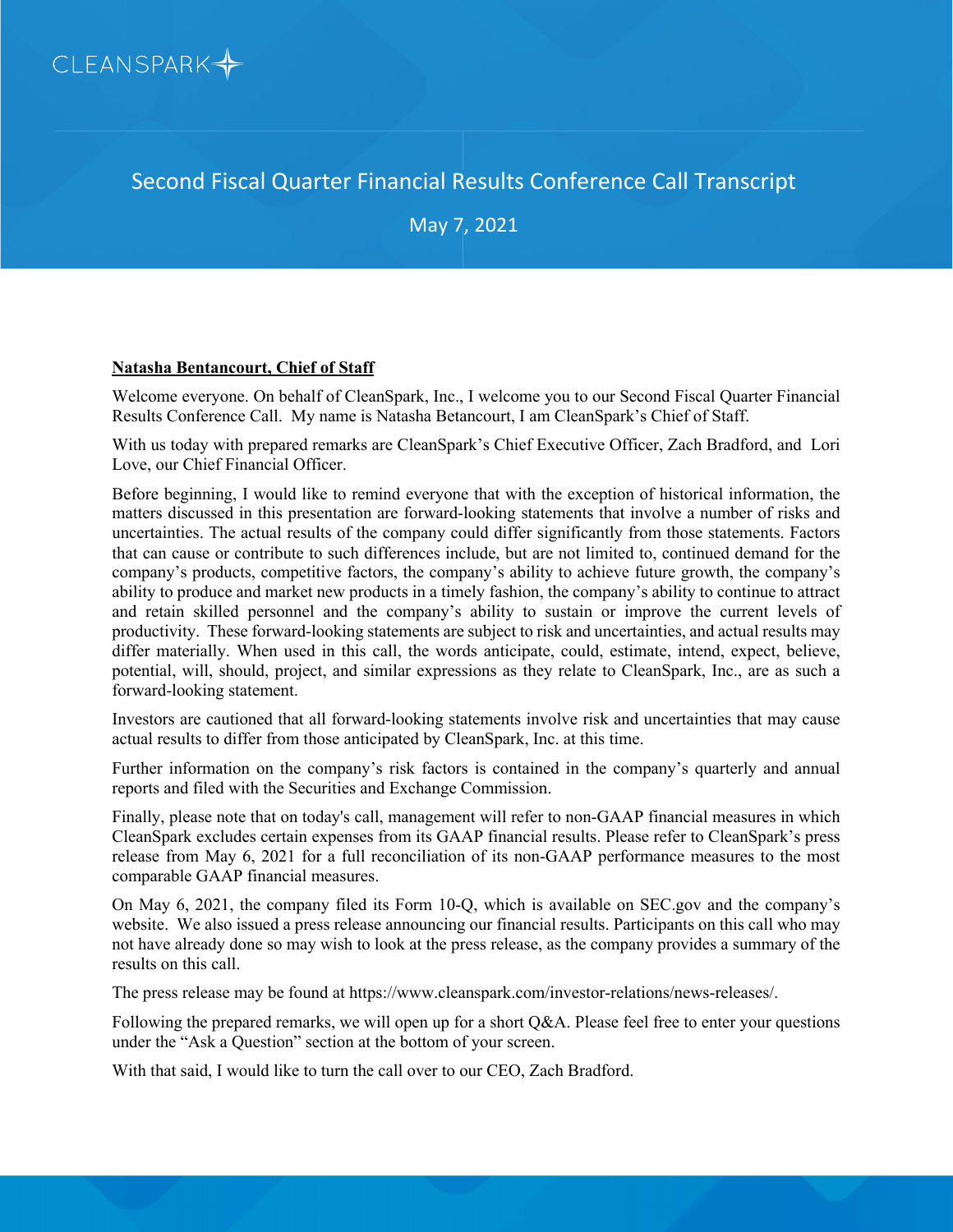# **Zach Bradford, CEO**

Thank you very much. Good afternoon everyone and thank you for joining our call. As Natasha noted, I am joined today by Lori Love, our Chief Financial Officer. I will begin with our 2021 second fiscal quarter highlights and business development activities, and then I will let Lori run through our financial results before a brief Q&A.

This was another record-breaking quarter for CleanSpark, including a significant milestone achievement of the Company's reaching its first profitable quarter. Achieving profitability has been our guiding principle since we began to build the company. We were pleased to continue our trend of more than doubling revenues over the comparable reporting periods of the prior year. The addition of Bitcoin mining has dramatically enhanced our business and revenue growth. We also believe that we are the only publicly traded cryptocurrency mining company in the United States that mines 95% carbon neutral. Not only are we approaching carbon neutral, we are doing so at some of the lowest energy costs for Bitcoin mining in the nation. I will speak further about our environmental goals later in the call.

Revenues in our Bitcoin mining and Energy segments continue to show very strong growth trends. Achieving profitability for both the quarter and the fiscal year to date gives us even more confidence in our long-term business strategy. This growth necessitates an increase in guidance, which Lori will speak to later in this presentation.

### **I first want to comment on our Energy Segment**:

The Energy segment of our business is strong, and we are seeing a rapid increase in sales. The energy industry as a whole is still encountering some global supply chain constraints surrounding battery energy storage, which has temporarily impacted the timing of certain deployments. Fortunately, the flexibility of our technology as a vendor and hardware agnostic solution has enhanced our ability to manage these constraints, enabling us to work with multiple energy storage suppliers. We expect global supply chains to normalize near the end of 2021, but to avoid further interruption of deployments we have taken steps to secure a large supply of energy storage products for the balance of this year, and we expect that we will be able to meet all future demand for products through the remainder of the global shortage. The ability to secure this supply was supported by the funding the company secured in March 2021.

The total revenues in this segment were \$1.1 million for the quarter and \$2.3 million for the six-month period. We now have a contracted backlog of executed contracts to deliver over \$24.5 million in energy solutions, and with battery supplies now in position, we expect our total energy revenues to increase significantly, and we anticipate delivering on approximately \$14 to \$18 million of these contracts over the next two quarters. We further expect our fiscal quarter ended December 2021 to be the strongest quarter our energy business has ever experienced.

We are seeing the strongest growth in the residential sector, which accounted for approximately 40% of the total energy business revenues last quarter. We expect our residential energy revenues to increase to 60% to 70% of total revenues over the next two quarters. The growth over the next two quarters is expected to be largely connected to our mVoult product line. mVoult products are being released to customers in southern California in this summer, and we expect to further expand that roll-out by late summer 2021.

We expect to see demand from commercial and industrial clients continue to increase as the U.S. begins to normalize business activities post-pandemic. We are currently executing on several commercial projects scheduled to be complete this year, and expect to close on several more that would be completed in fiscal 2022.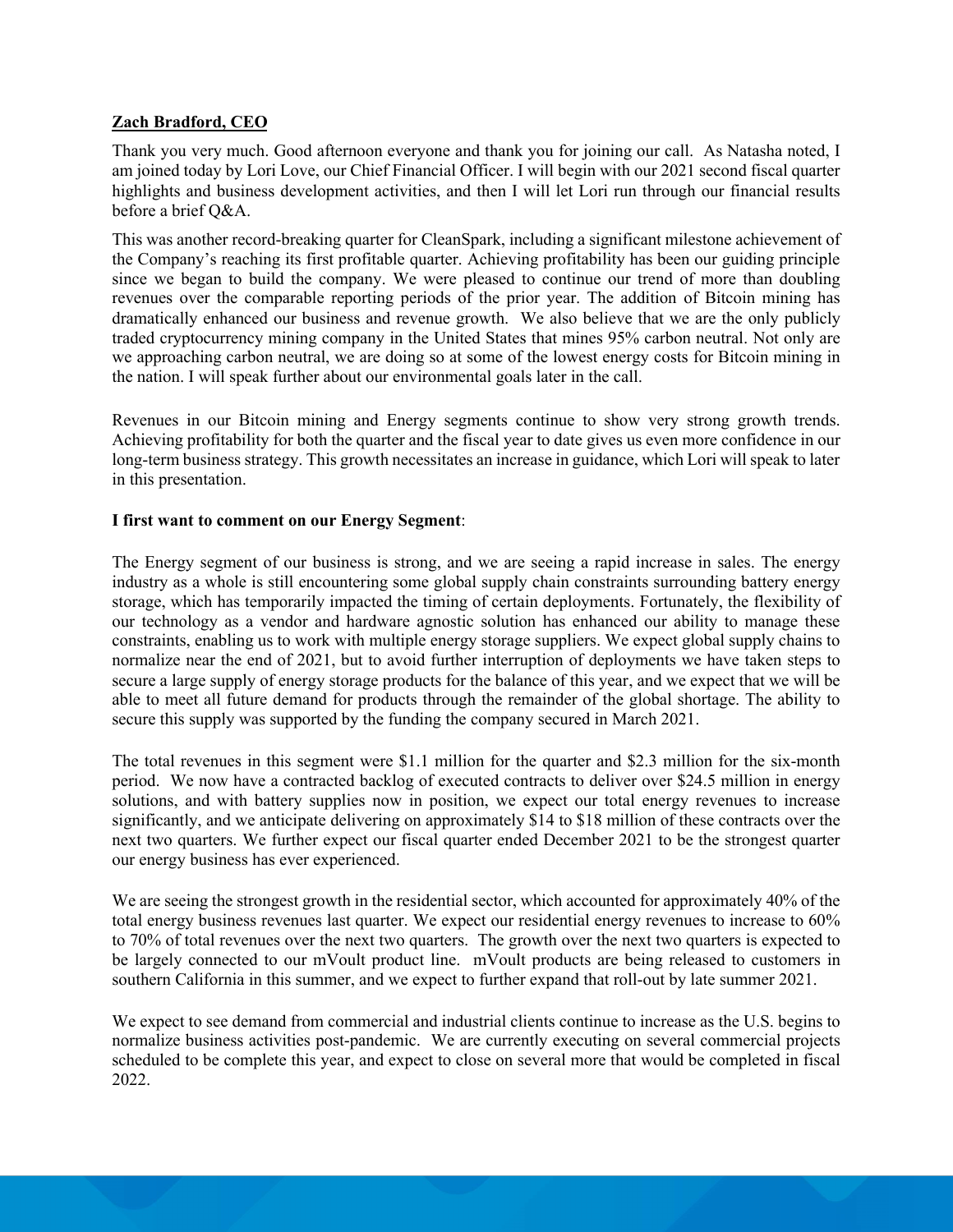#### **Now on to our Bitcoin Mining Segment:**

The results we have achieved have exceeded all initial expectations and we are extremely bullish about our future. We believe that blockchain technologies are important for the future of our society, and we are proud to support the blockchain and the system of trust it facilitates.

Our current production capacity now exceeds 330 PH/s, and we expect to achieve 400 PH/s in production capacity within the coming month as our May shipments arrive and are installed.

We have the latest generation Bitmain S19 and S19 pro Antminer mining rigs schedule to arrive as follows:

- $\bullet$  4,587 units in June 2021,
- $\bullet$  150 units in July 2021,
- 1,750 units in August 2021, and
- $\bullet$  1,600 in September 2021.

In fiscal 2022, we expect to receive 1,890 units per month through July 2022, and 290 units per month August through October 2022. These deliveries are expected to increase our hash rate upon installation to over 1.2 EH/s by September 2021, and to over 3.2 EH/s in 2022.

In additional to the S19's, we expect to receive 1,000 Avalon 1246 rigs in June 2021.

To put this in perspective, at current difficulty rates, 1.2 EH/s would result in 7-9 Bitcoins per day, which, at a Bitcoin price of \$57,000 (the price at the time this presentation was prepared), would result in \$400,000 to \$510,000 per day or \$145 million to \$185 million in annualized revenue.

Further, at current difficulty rates, 3.2 EH/s would result in 18-20 Bitcoins per day, which, at a Bitcoin price of \$57,000, would result in \$1.02 million to \$1.14 million per day or \$370 to \$415 million in annualized revenue.

We continue to work on expanding the company's total energy capacity at our facilities to increase our Bitcoin mining capacity. We expect to have the power capacity increase completed this summer, and anticipate bringing additional mining equipment online in parallel with the available power. We have further increased our commitment to mining with the lowest carbon footprint possible. Again, today we believe that we are the only public company in the Unites States that is mining using 95% carbon free energy. Our goal is also to mine Bitcoin at the lowest energy cost nationwide. We intend to prove that Bitcoin mining can be done sustainably, responsibly, and at a substantial profit.

Our first on-site microgrid project at our Atlanta facilities is also expected to be completed later this year. We plan to install a microgrid that will provide resilient backup power to our network switches. The microgrid will keep the systems live during power "blips," which are caused when the local utility or substation has momentary outages. These outages, often just a second or two, can cause significant disruptions if the network switches drop power. Even a momentary outage can cause mining rigs to lose their connection with the mining pool, and the resulting reboot and reconnecting may take more than an hour for some rigs. For large operators, these outages can be very costly and the microgrid solution may pay for itself within the first few utility outages.

Overall, we believe that our combined Energy and Bitcoin strategy will continue to result in increasing profitability as we focus on increasing our Energy solutions and Bitcoin mining activities.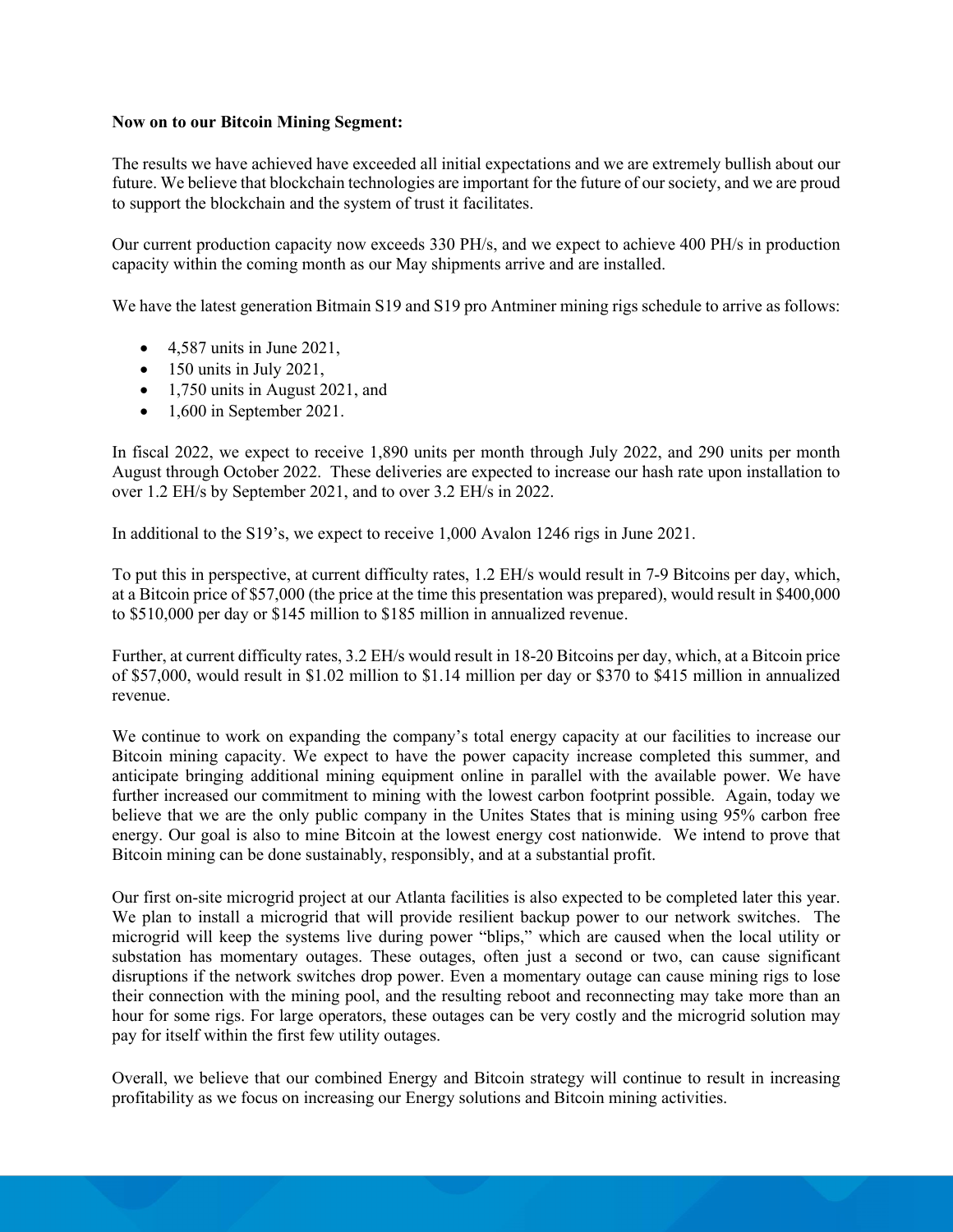Overall, this was certainly an excellent quarter and I want to mention a few additional operational highlights before I turn it over to Lori.

- In March 2021, the Company closed an underwritten public offering and received gross proceeds of \$200 million, before deducting underwriting expenses and fees. This funding has been a catalyst to create significant growth. We have deployed a large portion of the capital to expand our Bitcoin mining operations, the purchase of mining rigs, to support our expanded sales and marketing initiatives, along with securing much critical supply chains for energy products.
- We have also seen rapid growth in our Electric Vehicle (EV) charging initiative, and we now have 11 companies that are using our OpenADR software solutions to aid in load management and grid services for EV charging stations.
- Our team has now grown to 74 employees as of today.
- Finally, as mentioned, we stepped-up our marketing and brand activities significantly during 2021. We have added exceptional marketing and sales talent and expanded our efforts across all platforms. These investments and business development activities are key to what we believe will be a record year, and will continue to be important assets in the future as our business expands.

We continue to believe that the long-term winners in this industry will be the high quality and respected leaders, such as CleanSpark. We will continue leading the way for the industry as we create long-term value for our shareholders.

All of us at CleanSpark pride ourselves in our ability to solve modern energy challenges. We have a recognized and respected brand; we have a flexible and cutting-edge product line, capable of delivering sustainable and intelligent solutions to the market; and we have a highly profitable Bitcoin mining facility that is 95% carbon neutral.

These advantages position CleanSpark extremely well for the future.

Now let me turn it over to our CFO, Lori Love, to run through our financials.

# **Lori Love, CFO**

Thank you, Zach, and good morning everyone.

Let me make a few brief comments specific to our operating segments and growth. For the quarter ended March 31, 2021, our revenue was derived from three business segments that I will discuss individually.

The first segment I want to discuss is our Energy segment, which provides software, including our recently launched mVoult residential solutions switchgear equipment, and services. For further detail on all our product offerings in this segment, I encourage you to review the MD&A section of our recently filed 10-Q or visit our website. This segment produced \$2.3 million in revenue for the six months ended March 31, 2021 compared to \$4.4 million for the six months ended March 31, 2020. This decrease is attributable to the reduction of commercial projects, which we attribute to the pandemic. For the three months ended March 31, 2021, our revenues from this segment were \$1.1 million compared to \$3.4 million in 2020 for the same period. As discussed earlier, the reason for the decrease was our commercial line of business. We expect commercial projects in our backlog that were delayed to largely resume in the coming quarter.

The company's wholly owned subsidiary p2klabs is our Digital Agency segment. They provide design, software development, and other technology-based consulting services, along with internal design and marketing services to all CleanSpark Companies. Revenues associated with this segment for the six months ended March 31, 2021 were \$800,000 compared to \$300,000 for the six months ended March 31, 2020. For the three months ended March 31,2021, revenue was \$426,000 compared to \$296,000 for March 31, 2020. We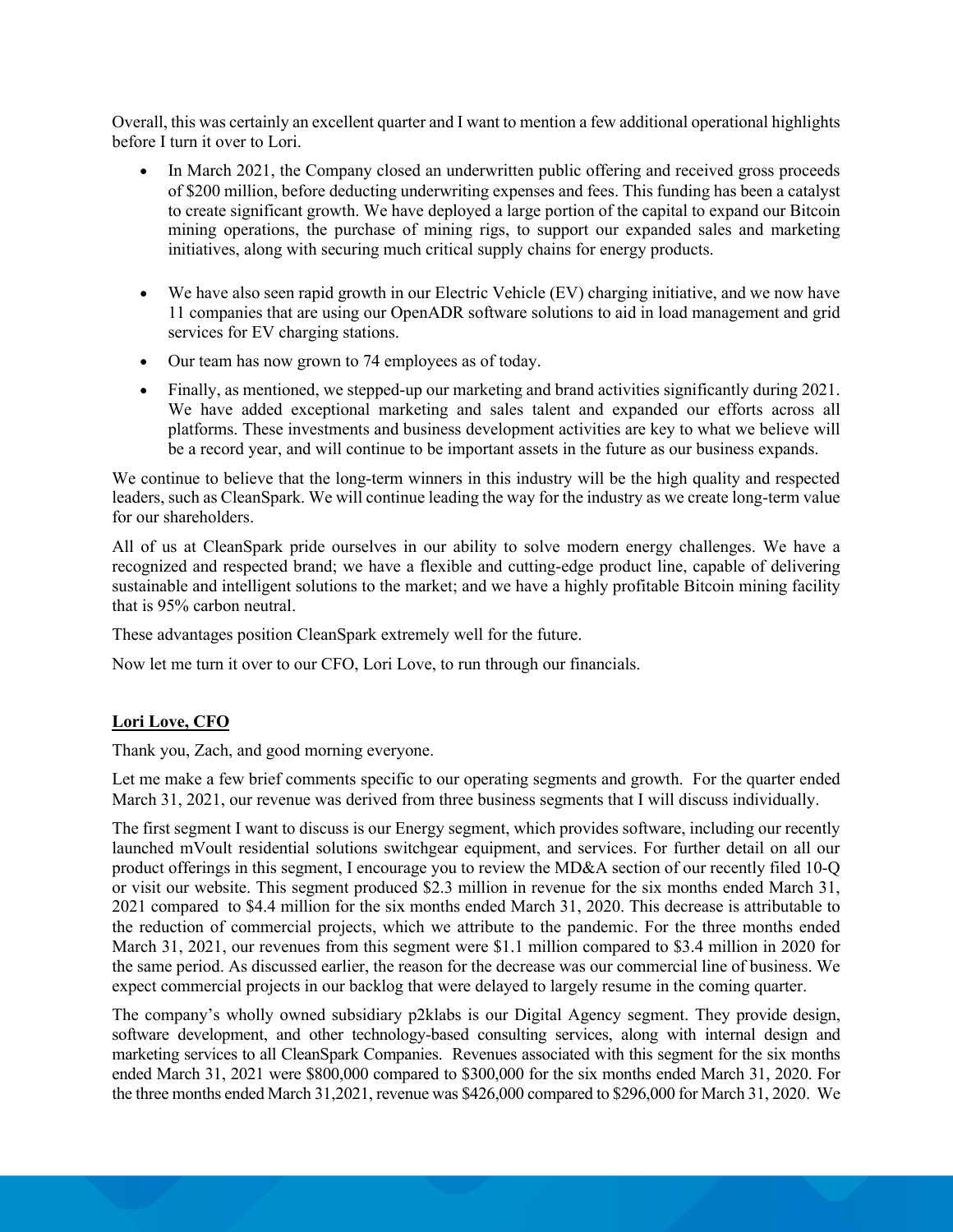expect to see only moderate growth in this segment, as we continue to focus on the utilization of the resources of p2k internally.

Finally, our Digital Currency Mining segment produced \$7.4 million in revenue, which made up 72% of our total revenue for the six-month period. For the three months ended March 31, 2021, our mining revenue was \$6.7 million, which was 82% of our revenue for the quarter. Due to this being a new segment for CleanSpark, there are no comparable revenues for the previous three and six months ended March 31, 2020.

Wholistically, the company achieved \$10.4 million in consolidated revenue for the six months ended March 31, 2021, which exceeds our entire fiscal year ended September 30, 2020. Comparatively, the company more than doubled its year to date revenue for the same period last year, and we expect that trend to continue as CleanSpark begins to deliver on its significant contracted backlog in the Energy segment of our business and further deployment of its mining capabilities.

Our cost of revenues and associated margins dramatically improved as we continue to focus our efforts on high margin revenue streams. The results of such efforts are evident, with nearly a \$1 million reduction in our cost of revenues while increasing revenue by more than double for the six months ended March 31, 2021 compared to March 31, 2020. For the three months ended March 31, 2021, our costs of revenues were \$1.5 million compared to \$2.9 million, representing a \$1.4 million dollar decrease.

We experienced an increase in professional fees of \$1.6 million for the six months ended March 31, 2021 compared to March 31, 2020. For the three months ended March 31, 2021, our legal fees increased by approximately \$1.4 million compared to March 31, 2020. The increase in the three and six month periods ending March 31, 2021 is mostly attributable to legal fees. We expect these fees to decrease in the coming quarter as we resolve certain pending legal matters.

Our payroll expenses increased by \$4.8 million for the six months ended March 31, 2021 compared to March 31, 2020, and increased by \$2.3 million for the three months ended March 31, 2021 compared to March 31, 2020. This is due to the significant increase in employees and associated costs and an increase in stock-based compensation. Our employee head count now stands at 74 spanning all entities.

Additionally, for the six months ended March 31, 2021, the organization reported \$8.9 million in other income, primarily driven by the unrealized gains on securities of \$7.6 million. Also included in this figure is gains on sales of Bitcoin of \$635,000. For the three months ended March 31, 2021, other income was \$9.9 million, with the bulk of that made up of unrealized gains on securities of \$8.7 million and realized gain on sale of Bitcoin of \$585,000.

For the first time in the company's history, Cleanspark reported net income for not only the quarter, but also for the year to date. We posted year to date net income of \$232,000, compared to a net loss of \$7.7 million, which represents an improvement of nearly \$8 million. For the three months ended March 31, 2021, we posted net income of \$7.4 million, compared to a net loss of \$5.8 million for the three months ended March 31, 2020, which is an improvement of nearly \$13 million.

For the quarter ended March 31, 2021, we reported earnings per basic share of \$0.28 cents from a loss per share of \$1.13 just one short year ago.

Our balance sheet has continued to become stronger and stronger, with cash in excess of \$157 million and working capital of over \$171 million. The company has limited debt, with only \$8.9 million in total liabilities and net assets of \$283 million.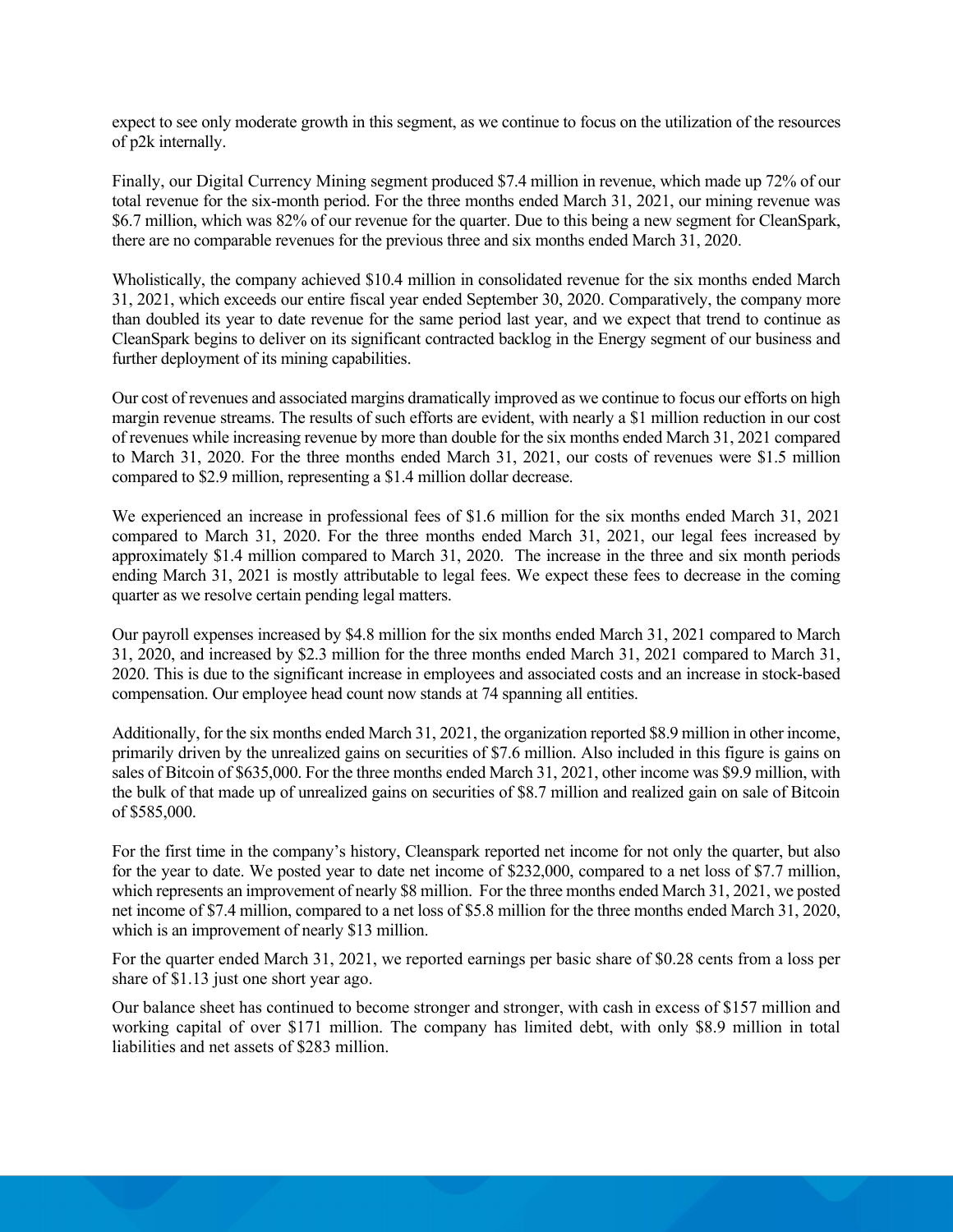We also have \$856,000 in inventory that will be installed and converted to revenue in the current quarter, along with deposits of \$45.5 million for mining equipment. Since April 1st, the company has received and deployed 900 S19 Pros with more deliveries expected in the coming weeks.

For further context on my commentary today on our reported numbers, please feel free to refer to our form 10-Q.

### **I now want to speak to our financial outlook and expectations:**

As a result of our strong trends, we are updating and increasing our revenue expectations for the 2021 fiscal year.

We continue to expect our Energy business to achieve \$16 million to \$20 million in revenues in fiscal 2021, and our Digital Agency business is expected to achieve \$1 million in fiscal 2021. We expect to achieve between \$30 million and \$40 million in Bitcoin mining revenues this year, which is an increase in expectations of \$20 million to \$30 million overall since our most recent guidance. As a result, we expect to achieve between \$47 million to \$67 million in combined revenues in fiscal 2021.

We intend to remain as conservative in our projections as possible, while still providing quality data points to our shareholders. Bitcoin is extremely volatile, and as a result it is difficult to forecast future performance. These future forecasts are based off of an average Bitcoin price of \$50,000, and fluctuations from that point will affect the final revenues actually recognized by the company. We have included the potential for shipment delays in mining equipment in our forecast, If there are no delays, our results could be significantly better, and if delays do occur and are longer than anticipated, it could negatively affect our forecasts.

Our backlog for the non-Bitcoin segments remains strong at approximately \$24.5 million as of the date of this call, an increase of \$18 million from \$6.5 million as of December 2020. This increase is directly attributable to our newly expanded sales team and our focus to aggressively increase our sales in all of our energy offerings. We also believe our increase in contracted backlog demonstrates the pent-up demand for resilient, distributed energy solutions as the pandemic begins to improve and also as the new administration has executed on their green initiatives.

We also intend to continue with a strategy of holding the Bitcoin we mine, as we believe that Bitcoin will continue to increase in value over time. As a result, we are pursuing methods to generate yield from the Bitcoins we hold on our balance sheet.

Let me conclude by reiterating Zach's confidence in our long-term business outlook. We have continued to execute through a pandemic, while navigating supply chain constraints and yet, quarter over quarter, we are delivering record breaking results.

With that I would like to turn the call over to the Natasha, who will be moderating the O&A.

## **Natasha Bentancourt, Chief of Staff**

Thank you, Lori, I would like to initially open up questions for our analyst and then Q&A for our audience.

*[Q&A session discussions can be accessed by playing the recording found on the company's website at https://www.cleanspark.com/investor-relations/news-releases/]*

I now want to turn it over to our Zach for closing remarks.

## **Zach Bradford, CEO**

To close, let me reiterate our focus on profitability and growth, while being disruptive to both the Energy and Bitcoin industries as we seek-out best in class solutions. As the microgrid and distributed energy